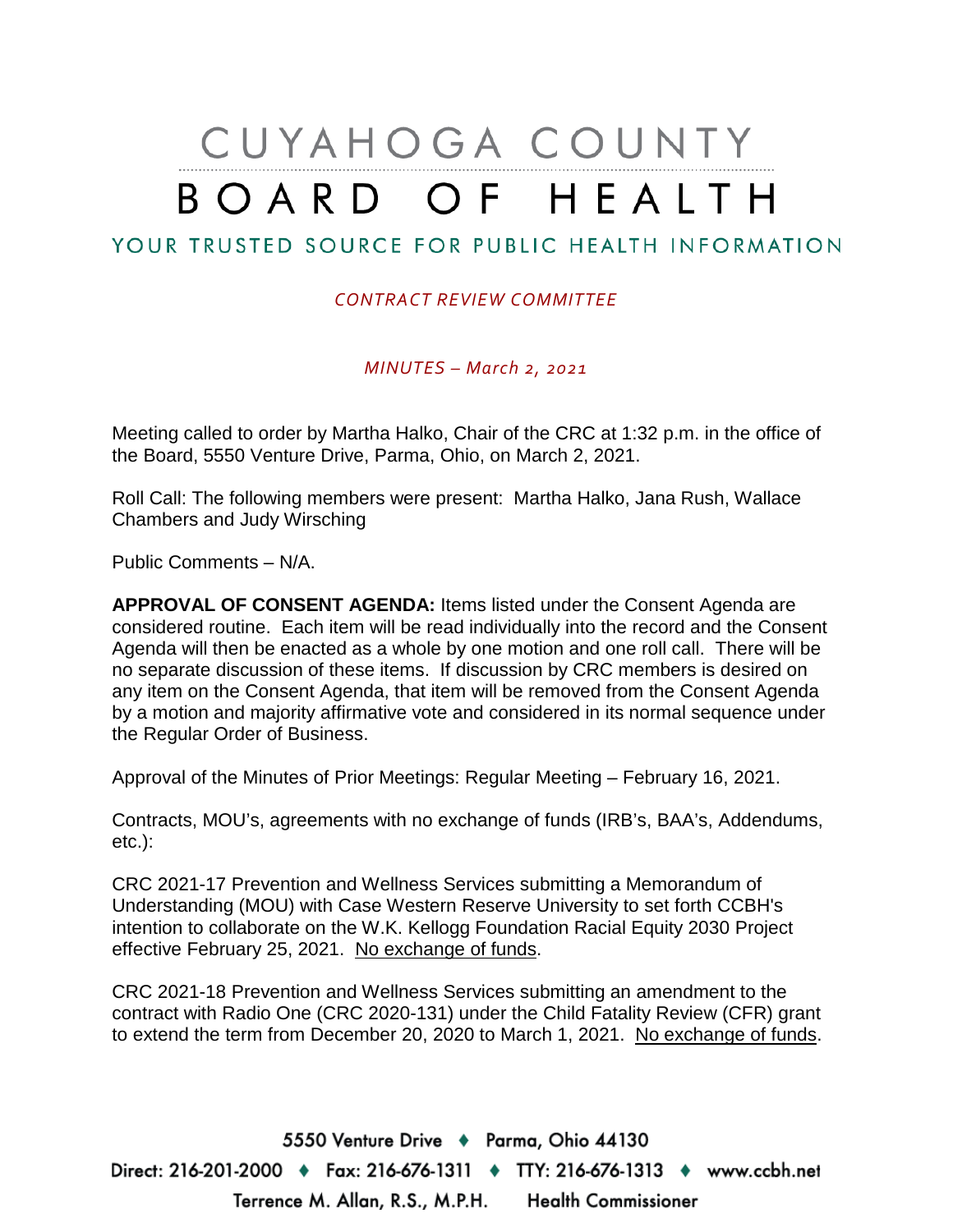It was moved by Judy Wirsching, seconded by Jana Rush, that the consent agenda, including the minutes of the February 16, 2021 CRC meeting be approved.

The Secretary called the roll:

Ayes: Martha Halko, Jana Rush, Wallace Chambers and Judy Wirsching

#### **CONTRACTS AND AWARDS:**

Tabled Items

None

New Items For Review

Bid/Quote Openings ≥ \$25,000.00

CRC 2021-19 Sealed bids were received from the following contractors by the deadline outlined in the Request For Proposal (RFP) Water Quality Laboratory Services – RFP# 2021-01 (ref. enclosed):

Agency **Agency Received** Amount Northeast Ohio Regional Sewer District (NEORSD) 02/25/21 fee for service Pace Analytical Services, LLC 03/02/21 fee for service

Water Quality Laboratory Services Bid Openings presented by: Domenica McClintock

The bids listed above were provided to the program staff for completion of the evaluation process.

Bid/Quote Openings < \$25,000.00

None

Expenditures: Contracts up to \$25,000.00

It was moved by Wallace Chambers, seconded by Judy Wirsching that the addendum (CRC 2021-20) to the contract with Dynamerican under the Water Pollution Control Loan Fund (WPCLF) grant to increase the amount to be paid to Dynamerican from \$12,425.00 to \$13,520.00 be approved.

Presented by: Domenica McClintock

Purpose: To increase the original award for additional work discovered while installing new system.

Funding Source: 100% reimbursable through the WPCLF grant.5550 Venture Drive + Parma, Ohio 44130

Direct: 216-201-2000 ♦ Fax: 216-676-1311 ♦ TTY: 216-676-1313 ♦ www.ccbh.net Terrence M. Allan, R.S., M.P.H. **Health Commissioner**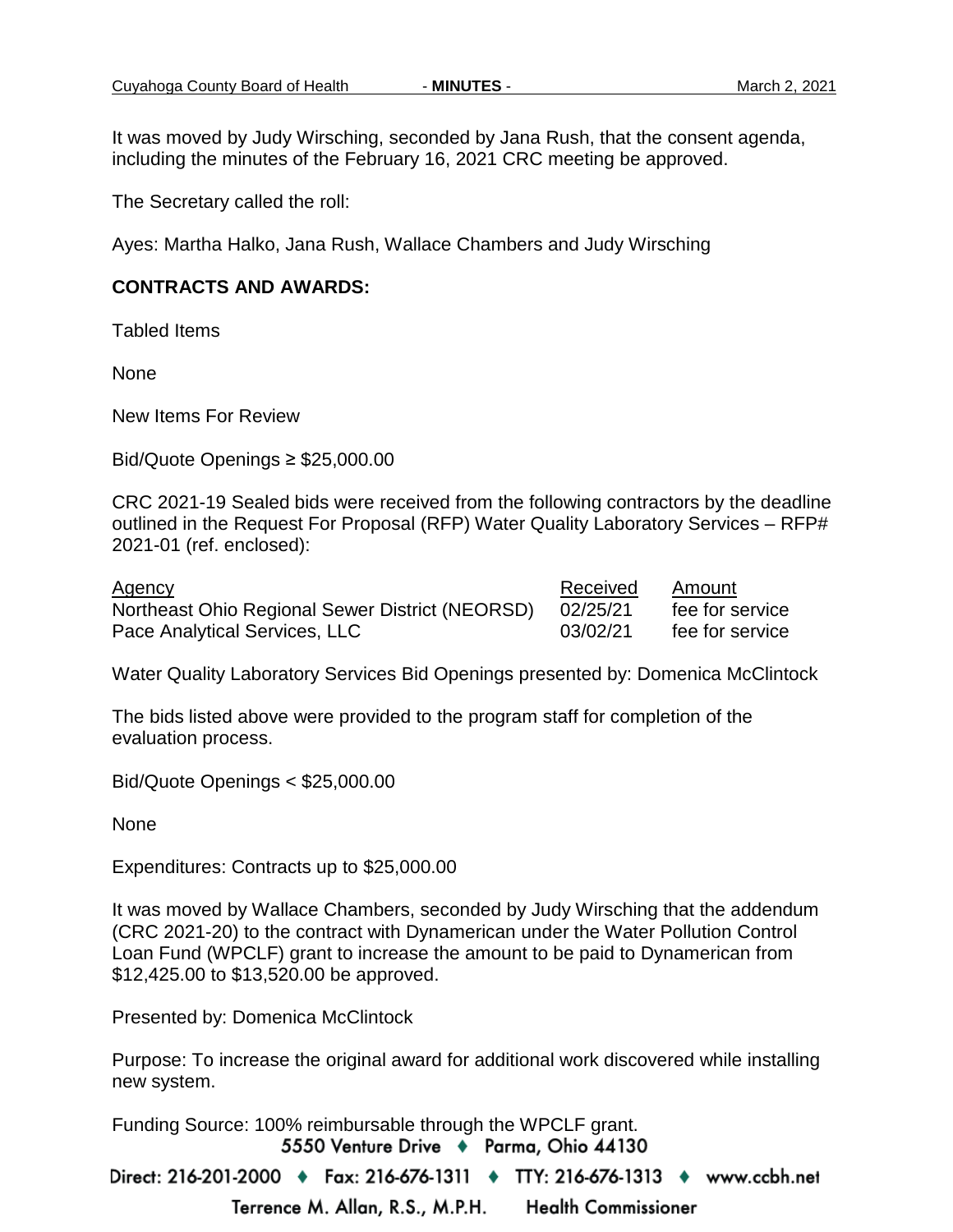- MINUTES -

The Secretary called the roll:

Ayes: Martha Halko, Jana Rush, Wallace Chambers and Judy Wirsching

Revenue Generating Agreements up to \$25,000.00

None

**Contract Rescissions** 

None

Other Business.

Public Comment - N/A.

Thereupon, it was moved by Jana Rush, seconded by Martha Halko, that the following Motion be adopted:

BE IT RESOLVED that the meeting be adjourned at 1:40 p.m.

The Secretary called the roll:

Ayes: Martha Halko, Jana Rush, Wallace Chambers and Judy Wirsching

**Committee Chair** 

Clerk